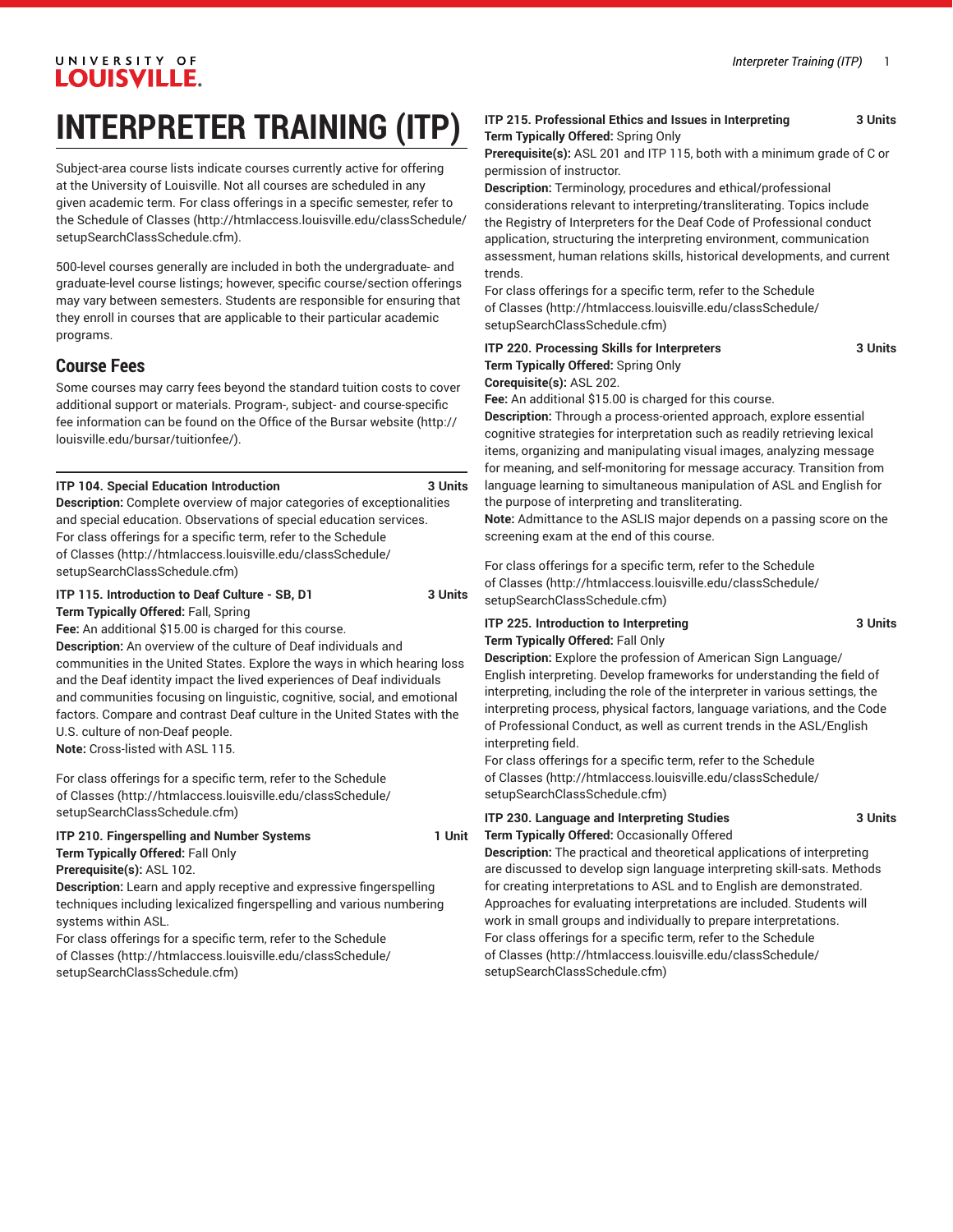# UNIVERSITY OF **LOUISVILLE.**

# **ITP 310. Multiculturalism and Interpreting 3 Units**

**Term Typically Offered:** Spring Only

**Description:** Explore interpersonal skills that interpreters must possess as service professionals while on the job and engaged with diverse populations. The notions of oppression, activism, advocacy, and bias will be examined. The focus will be on specific vocabulary and issues related to social justice such as gender, sexual orientation, race, religion, ability, and class. Engage in individual and group community service projects to enhance the understanding of the course topics.

**Course Attribute(s):** CBL - This course includes Community-Based Learning (CBL). Students will engage in a community experience or project with an external partner in order to enhance understanding and application of academic content.

For class offerings for a specific term, refer to the [Schedule](http://htmlaccess.louisville.edu/classSchedule/setupSearchClassSchedule.cfm) [of Classes \(http://htmlaccess.louisville.edu/classSchedule/](http://htmlaccess.louisville.edu/classSchedule/setupSearchClassSchedule.cfm) [setupSearchClassSchedule.cfm\)](http://htmlaccess.louisville.edu/classSchedule/setupSearchClassSchedule.cfm)

# **ITP 313. Special Topics in Interpreting 1-3 Units**

**Prerequisite(s):** Permission of instructor. **Description:** Presentation of course material of a timely, specialized, or topical nature. Specific course orientation will appear beside title. May be retaken to a maximum of six hours if subject matter is different each time.

For class offerings for a specific term, refer to the [Schedule](http://htmlaccess.louisville.edu/classSchedule/setupSearchClassSchedule.cfm) [of Classes \(http://htmlaccess.louisville.edu/classSchedule/](http://htmlaccess.louisville.edu/classSchedule/setupSearchClassSchedule.cfm) [setupSearchClassSchedule.cfm\)](http://htmlaccess.louisville.edu/classSchedule/setupSearchClassSchedule.cfm)

**ITP 320. English to ASL Interpreting I 3 Units** 

**Term Typically Offered:** Fall Only

**Prerequisite(s):** ITP 220 and approved ASLIS major.

**Fee:** An additional \$15.00 is charged for this course. **Description:** Develop English to ASL interpreting skills progressing from consecutive to simultaneous interpreting in a variety of settings. For class offerings for a specific term, refer to the [Schedule](http://htmlaccess.louisville.edu/classSchedule/setupSearchClassSchedule.cfm) [of Classes \(http://htmlaccess.louisville.edu/classSchedule/](http://htmlaccess.louisville.edu/classSchedule/setupSearchClassSchedule.cfm) [setupSearchClassSchedule.cfm\)](http://htmlaccess.louisville.edu/classSchedule/setupSearchClassSchedule.cfm)

# **ITP 325. ASL to English Interpreting I 3 Units**

**Term Typically Offered:** Spring Only **Prerequisite(s):** ITP 220 and approved ASLIS major. **Fee:** An additional \$15.00 is charged for this course. **Description:** Develop ASL to English interpreting skills progressing from consecutive to simultaneous in a variety of settings. For class offerings for a specific term, refer to the [Schedule](http://htmlaccess.louisville.edu/classSchedule/setupSearchClassSchedule.cfm) [of Classes \(http://htmlaccess.louisville.edu/classSchedule/](http://htmlaccess.louisville.edu/classSchedule/setupSearchClassSchedule.cfm) [setupSearchClassSchedule.cfm\)](http://htmlaccess.louisville.edu/classSchedule/setupSearchClassSchedule.cfm)

#### **ITP 337. Education of the Deaf and Hard of Hearing 3 Units Term Typically Offered:** Spring Only

**Fee:** An additional \$15.00 is charged for this course.

**Description:** Study of personality, intellectual, and emotional development of deaf and hard of hearing people. Emphasis on social maturity, motor functioning, multiple disabilities and the significant history of educational programs at all levels.

For class offerings for a specific term, refer to the [Schedule](http://htmlaccess.louisville.edu/classSchedule/setupSearchClassSchedule.cfm) [of Classes \(http://htmlaccess.louisville.edu/classSchedule/](http://htmlaccess.louisville.edu/classSchedule/setupSearchClassSchedule.cfm) [setupSearchClassSchedule.cfm\)](http://htmlaccess.louisville.edu/classSchedule/setupSearchClassSchedule.cfm)

### **ITP 350. Historical Perspectives on the Deaf Community - WR 3 Units Term Typically Offered:** Fall Only

#### **Prerequisite(s):** ENGL 102.

**Fee:** An additional \$15.00 is charged for this course.

**Description:** The course primarily examines the deaf community and its historical events. The course is organized to focus on the historical, sociopolitical, sociolinguistic and psychosocial forces that influence deaf people's experience in both the United States and other countries. **Note:** Approved for the Arts and Sciences upper-level requirement in written communication (WR).

For class offerings for a specific term, refer to the [Schedule](http://htmlaccess.louisville.edu/classSchedule/setupSearchClassSchedule.cfm) [of Classes](http://htmlaccess.louisville.edu/classSchedule/setupSearchClassSchedule.cfm) ([http://htmlaccess.louisville.edu/classSchedule/](http://htmlaccess.louisville.edu/classSchedule/setupSearchClassSchedule.cfm) [setupSearchClassSchedule.cfm\)](http://htmlaccess.louisville.edu/classSchedule/setupSearchClassSchedule.cfm)

# **ITP 370. Interpreting in Specialized Settings - WR 3 Units Term Typically Offered:** Fall Only

**Prerequisite(s):** ITP 320, approved ASLIS major.

**Description:** Signed language interpretation occurs in a wide variety of settings, each with their own unique nuances. Discover best practices and approaches for working in varied interpreted settings. Research, observation of working interpreters, and simulated practice guide exploration of different interpreted situations.

**Note:** Approved for the Arts and Sciences upper-level requirement in written communication (WR).

For class offerings for a specific term, refer to the [Schedule](http://htmlaccess.louisville.edu/classSchedule/setupSearchClassSchedule.cfm) [of Classes](http://htmlaccess.louisville.edu/classSchedule/setupSearchClassSchedule.cfm) ([http://htmlaccess.louisville.edu/classSchedule/](http://htmlaccess.louisville.edu/classSchedule/setupSearchClassSchedule.cfm) [setupSearchClassSchedule.cfm\)](http://htmlaccess.louisville.edu/classSchedule/setupSearchClassSchedule.cfm)

| <b>ITP 390. Linguistics and ASL</b>                                                                       | 3 Units |
|-----------------------------------------------------------------------------------------------------------|---------|
| Term Typically Offered: Spring Only                                                                       |         |
| Corequisite(s): ASL 201.                                                                                  |         |
| <b>Description:</b> Investigate the building blocks of language by comparing                              |         |
| the linguistic features of English with the linguistic features of ASL.                                   |         |
| Explore elements of phonology, morphology, semantics, syntax, language<br>variation, and language change. |         |
| For class offerings for a specific term, refer to the Schedule                                            |         |
| of Classes (http://htmlaccess.louisville.edu/classSchedule/<br>setupSearchClassSchedule.cfm)              |         |
|                                                                                                           |         |

| <b>ITP 420. English to ASL Interpreting II</b>                                                                                                                                                                                                                                                                                                                                        | 3 Units |
|---------------------------------------------------------------------------------------------------------------------------------------------------------------------------------------------------------------------------------------------------------------------------------------------------------------------------------------------------------------------------------------|---------|
| Term Typically Offered: Spring Only                                                                                                                                                                                                                                                                                                                                                   |         |
| Prerequisite(s): ITP 320.                                                                                                                                                                                                                                                                                                                                                             |         |
| Fee: An additional \$15.00 is charged for this course.                                                                                                                                                                                                                                                                                                                                |         |
| <b>Description:</b> Development of English to ASL transliterating skills and<br>continued development of English to ASL interpreting skills used in a<br>variety of settings. Introduction to English sign systems.<br>For class offerings for a specific term, refer to the Schedule<br>of Classes (http://htmlaccess.louisville.edu/classSchedule/<br>setupSearchClassSchedule.cfm) |         |
| ITP 425. ASL to English Interpreting II                                                                                                                                                                                                                                                                                                                                               | 3 Units |
| Term Typically Offered: Fall Only<br><b>Prerequisite(s): ITP 325.</b>                                                                                                                                                                                                                                                                                                                 |         |
| Fee: An additional \$15.00 is charged for this course.                                                                                                                                                                                                                                                                                                                                |         |
| <b>Description:</b> Continued development of ASL to English interpreting/<br>transliterating skills in a variety of settings.                                                                                                                                                                                                                                                         |         |
|                                                                                                                                                                                                                                                                                                                                                                                       |         |

For class offerings for a specific term, refer to the [Schedule](http://htmlaccess.louisville.edu/classSchedule/setupSearchClassSchedule.cfm) [of Classes](http://htmlaccess.louisville.edu/classSchedule/setupSearchClassSchedule.cfm) ([http://htmlaccess.louisville.edu/classSchedule/](http://htmlaccess.louisville.edu/classSchedule/setupSearchClassSchedule.cfm) [setupSearchClassSchedule.cfm\)](http://htmlaccess.louisville.edu/classSchedule/setupSearchClassSchedule.cfm)